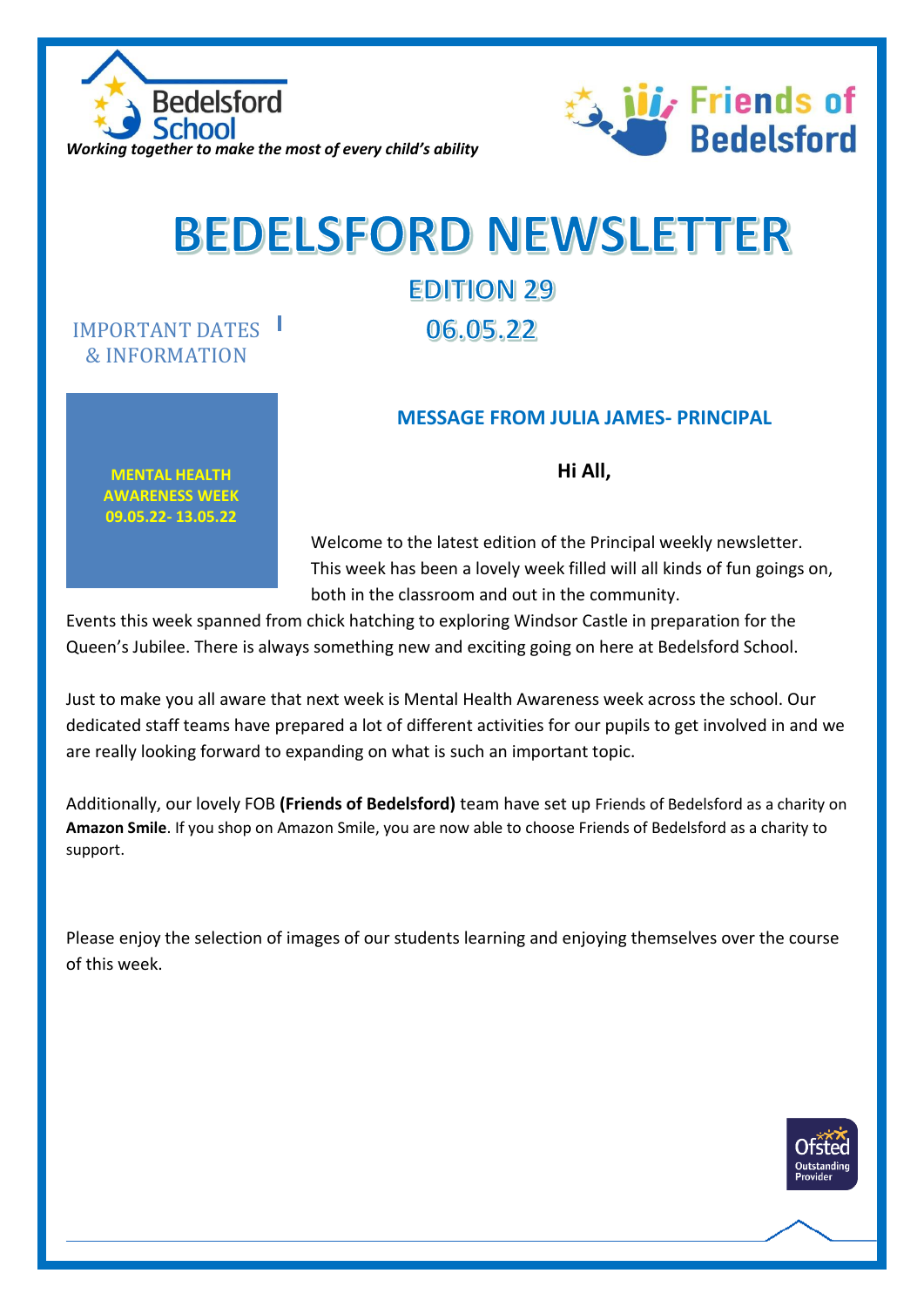

**Sapphires class visited the school office team to ask them questions about all their hard work during a school day.**

**The eggs arrived at the start of the week, and it wasn't long before they started hatching!**



**Emeralds class made delicious wraps during cooking & DT.**